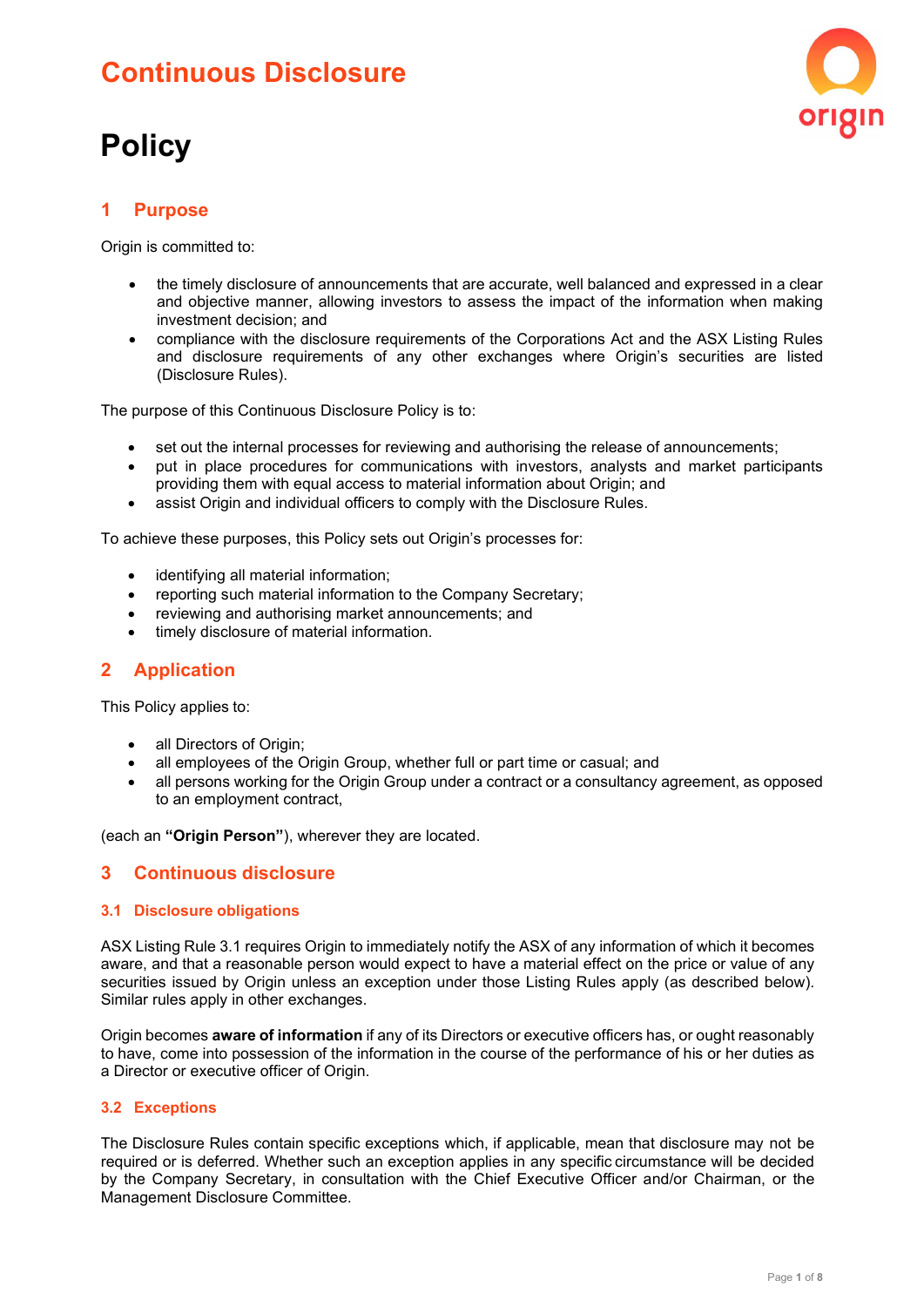The possible application of an exception does not qualify or change the obligation on every Origin Person to communicate or report material information under this Policy.

All Origin Persons must keep all material information confidential until it is released and becomes generally available. The confidentiality of information must be maintained in accordance with Origin's confidentiality policies and procedures.

If material information is no longer confidential (for example, it is reported or referred to in the media or any information agency screens, or is discussed on social media platforms), Origin Persons must inform the Company Secretary immediately to allow Origin to comply with its continuous disclosure obligations.

#### 3.3 Obligation to escalate information

On becoming aware of information that:

- is material information; and
- is not generally available (i.e. the information in question has not been included in any Annual Report, stock exchange release or other Origin publication).

Origin Persons must provide to the Company Secretary, or a member of the Management Disclosure Committee, as much detail about the matter or information as is reasonable in the circumstances and a brief description of why it is believed that the information does or may have a material effect on the price or value of Origin securities. Examples of what must be provided include:

- a general description of the matter or information;
- details of the parties involved;
- the relevant date of the event or transaction giving rise to the information;
- $\bullet$  the status of the matter (e.g. final/negotiations still in progress/preliminary negotiations only);
- the estimated value of the transaction or event giving rise to the information;
- the estimated effect on Origin's finances, operations or reputation; and
- if relevant, the names of any in-house or external advisers involved in the matter.

A list of matters that may be considered material is set out in Annexure A. This list is only indicative and should not be seen as an exhaustive list of the matters that should be considered for disclosure.

Origin Persons should also inform the Company Secretary if they believe any prior disclosure to a stock exchange is inaccurate or incomplete.

#### 4 Disclosure of material information

#### 4.1 Authority to approve market announcements

- Except as set out in paragraphs (b) and (c), the Chief Executive Officer, or the Chief Financial Officer or their nominees, or the Company Secretary in conjunction with the Chairman where appropriate, have the authority to approve any release to the market.
- The Company Secretary has authority to approve the release of routine compliance notices to the stock exchanges in accordance with applicable listing rule requirements.
- Any proposed release to the market which:
	- a) is to include disclosure of a profit projection or a forecast; or
	- b) relates to a matter that is material and strategically important to the Company;

must be approved by the Board, unless to do so is impractical in the circumstances. In such cases, approval can be given by a group of directors comprising at least 2 of the Chief Executive Officer, the Chairman of the Board and the Chairman of the Audit Committee. The Company Secretary will notify all other Directors of any proposed meeting of that group and will invite them to attend. Any director who does attend will be entitled to participate in the approval decision.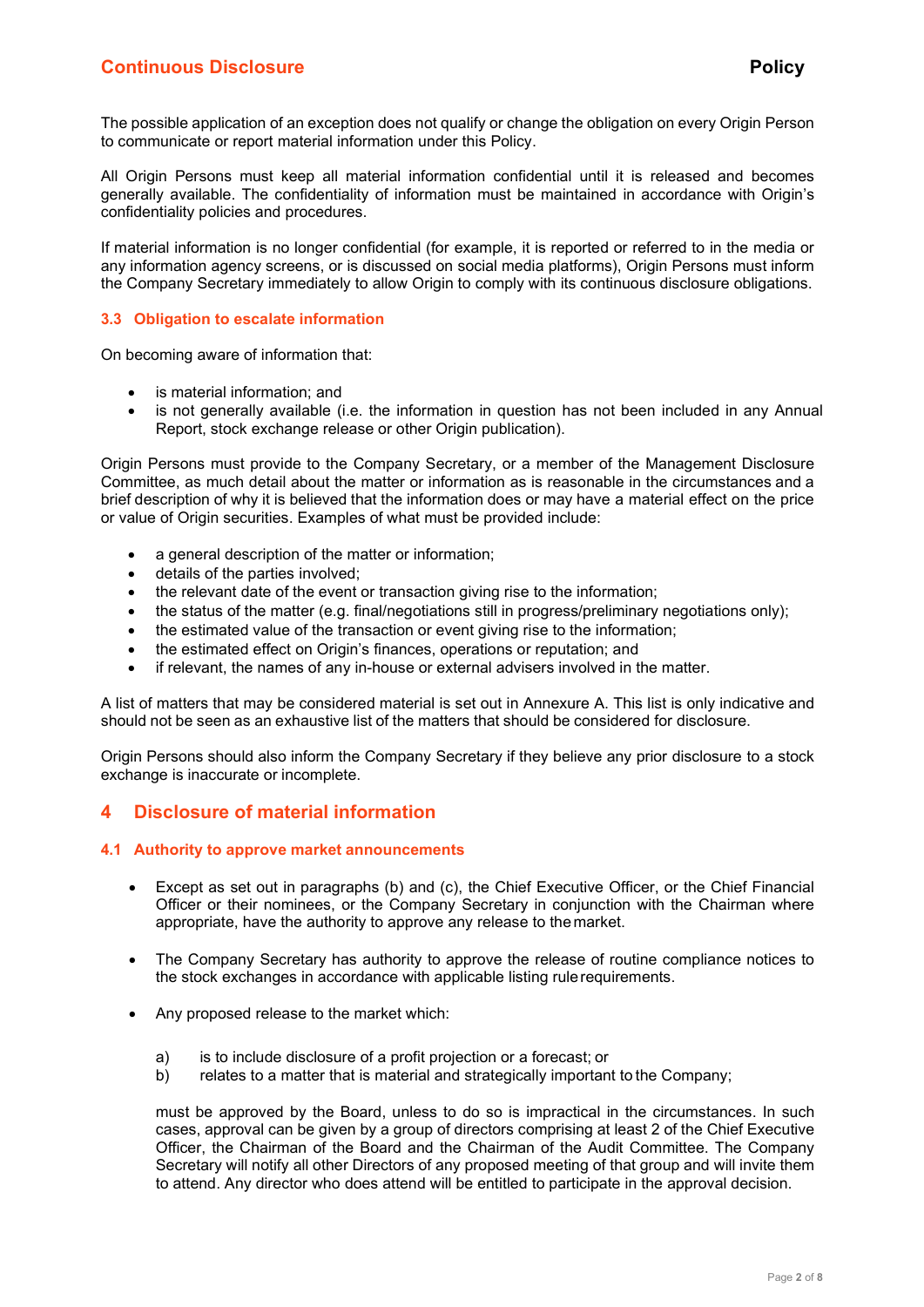Even where paragraph (c) applies, the Board may delegate the approval of a release to a Committee of the Board, the Chief Executive Officer, or any other person, eitherin a specific case or generally.

#### 4.2 Management Disclosure Committee

The Company has established a Management Disclosure Committee comprising of the Chief Executive Officer, Chief Financial Officer, Group General Counsel, Company Secretary, Executive General Manager, Corporate Affairs, General Manager, Capital Markets and Head of Legal, Corporate. The Head of Legal, Corporate is the convener of the Committee.

The Management Disclosure Committee is responsible for making recommendations to those authorised to approve market announcements regarding:

- whether information must be disclosed immediately to a stock exchange in accordance with the Company's disclosure obligations; and
- if a disclosure is to be made, the content of the proposed disclosure.

#### 4.3 Disclosure to the Market

The Company Secretary will coordinate the disclosure to ASX, and any other exchange on which Origin's securities are listed, once a decision to make that disclosure has been made in accordance with section 4 of this Policy.

Origin must not release material information publicly until it has disclosed it to those stock exchanges and received confirmation of that, as notified by the office of the Company Secretary. Where information is to be released in Sydney and simultaneously in another geographical location, the Company Secretary must be consulted to determine how the Disclosure Rules may impact timing of the disclosure. Particular care must be taken with regards to joint announcements in different locations, as detailed in section 4.7 of this Policy.

Origin will not engage in selective or differential disclosure of material information or disclose any material information under an embargo arrangement that it intends to make public at a later time.

Except for routine compliance matters, all releases to any exchange will be promptly posted on the Company's website and provided to the Board.

#### 4.4 Investor Presentations

All new and substantive investor or analyst materials used in external presentations are to be released to the stock exchanges, ahead of the presentation. Copies will also be placed on the Company's website.

Prior to any such presentation being used, its content will be formally reviewed for any new material information. If new material information is included, its disclosure will be appropriate. A written record of this review, and the resolution of any issues it produces, will be maintained by the General Manager, Capital Markets.

#### 4.5 Analysts/investor briefings

Origin recognises the importance of its relationships with investors, analysts and shareholder advisory groups. From time to time Origin meets or conducts briefings with these groups. However, potential disclosure issues are associated with these briefings and responses to security holder questions. In these cases, in order to minimise these issues, the following will apply:

 all communications with market analysts will be conducted by the Chief Executive Officer, the Chief Financial Officer, the General Manager, Capital Markets or a person authorised by any one of them;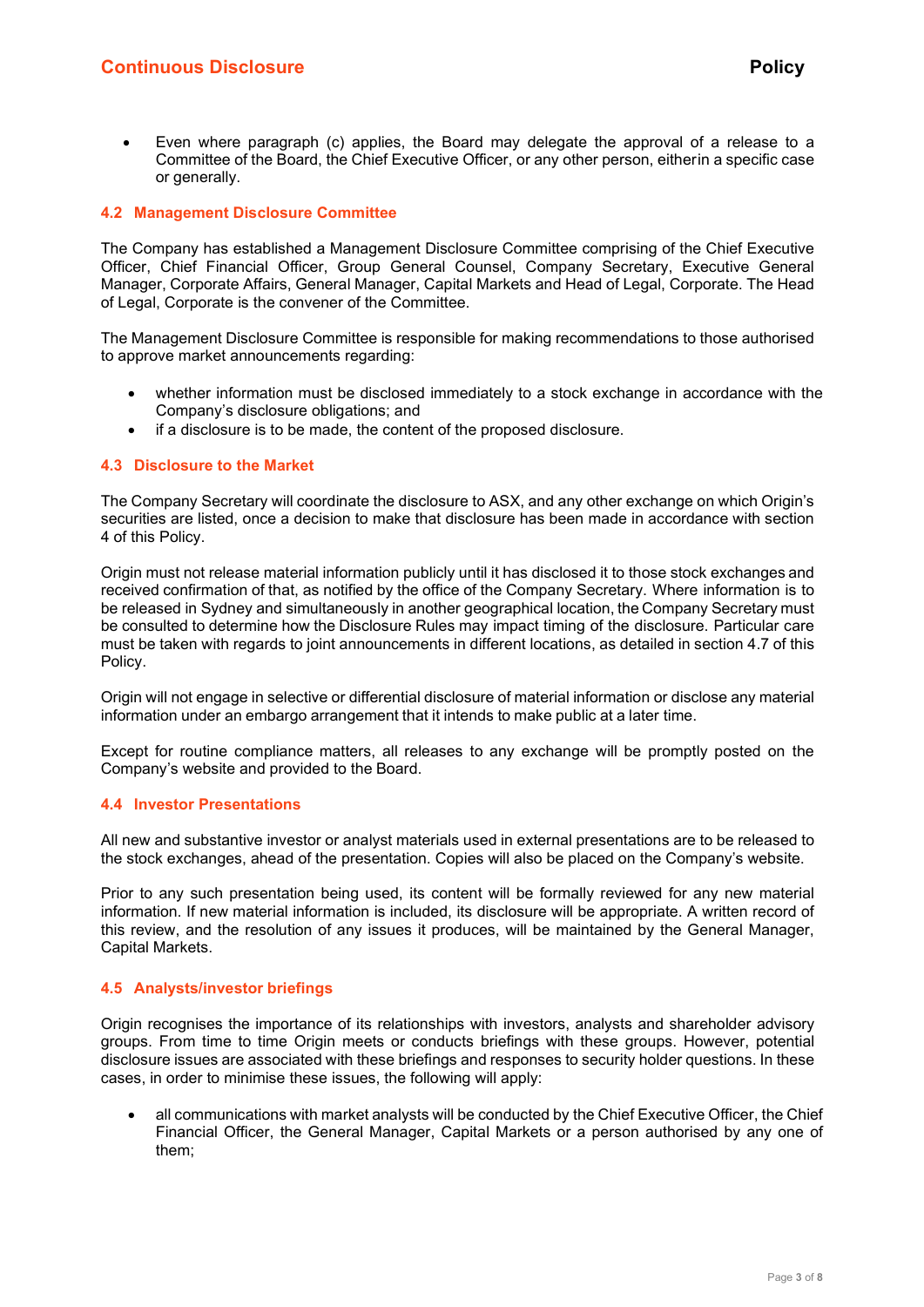## **Continuous Disclosure Policy Policy Policy Policy Policy Policy**

- all meetings with shareholder advisory groups will be conducted by a director nominated by the Board, usually the Chairman and/or the Chairman of the Remuneration and People Committee, the Chief Executive Officer, the Chief Financial Officer, the General Manager, Capital Markets, the Company Secretary, or a person authorised by any one of them;
- at least two representatives of the Company will attend any meeting or briefing with these groups;
- no material information will be disclosed at these briefings unless it has been previously released to the stock exchanges;
- questions at briefings that deal with material information not previously disclosed will not be answered;
- if material information is inadvertently released during a briefing, it will immediately be released to the stock exchanges;
- a record of all meetings and briefings with investors or analysts will be kept, including confirmation that no new material information was disclosed; and
- where available, Origin's presentations to significant investor relations events will be webcast or recorded so that analysts and shareholders who cannot attend in person are able to access the information discussed.

#### 4.6 Analyst reports and estimates

Origin will not generally comment on analyst forecasts or earnings projections, however may correct factual errors or underlying assumptions to the extent that does not involve providing material information that is not common knowledge or has not been previously disclosed to the stock exchanges.

Forecast information will not be provided by Origin unless it has already been disclosed to the stock exchanges.

#### 4.7 Joint announcements

Where a joint disclosure between Origin and a joint venture or project partner is considered necessary or desirable, Origin will endeavour to provide the relevant party the opportunity to review the announcement prior to its release, provided that such review does not compromise Origin's ability to comply with its disclosure obligation. As referred to in section 4.3 of this Policy, where Origin has agreed with another party to make an announcement at a particular time, the Company Secretary must be informed to allow the proper management of Origin's disclosure obligations. Extra care must be taken to monitor loss of confidentiality prior to the announcement being made, and Origin must be free to make the announcement earlier than the agreed time if required by the Disclosure Rules.

#### 4.8 Blackout periods

To prevent inadvertent disclosure of material information, during the periods between the end of Origin's financial reporting periods and the results announcements, Origin's Directors and management may not discuss any financial information, broker estimates or forecasts with investors, analysts or the media unless that information has been previously disclosed to the stock exchanges.

Additional periods in which interviews may not be given or in which presentations may not be made without prior approval of the Chief Executive Officer or Company Secretary may be imposed. Relevant Origin Persons will be notified of any such additional periods.

#### 4.9 Media and other external communication

Origin issues information from time to time to the media and other external communication channels. No material information will be released (even on an embargo basis) before it has been disclosed to the stock exchanges.

All communications with the media must be conducted by the Chief Executive Officer, the Chairman, members of the Executive Leadership Team, External Affairs representatives, or a person authorised by them, and only to the extent of that authorisation.

Origin Persons may only participate in social media discussions about the business affairs of Origin in accordance with Origin's Media Policy. Origin does not communicate with individuals in their capacity as shareholders using social media or social networking technologies.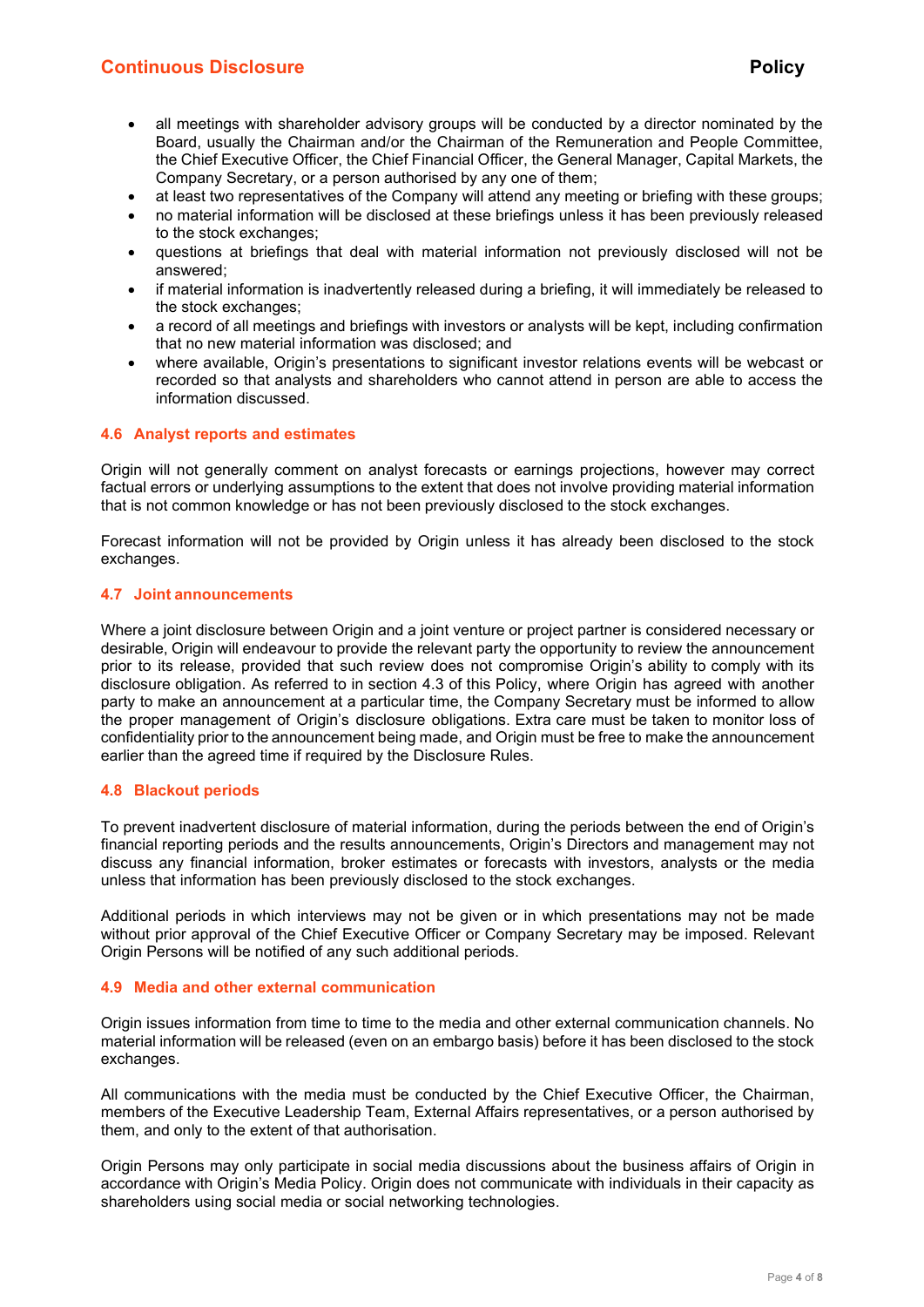#### 4.10 Leaks, rumours and speculation

Under Disclosure Rules, Origin is required to make a clarifying statement or announcement to a stock exchange in circumstances where the stock exchange considers that there is, or is likely to be, a false market in Origin's securities, and requests information from Origin to correct or prevent the false market. Origin is required to provide this information even if an exception to the Disclosure Rules applies.

Therefore, if an Origin Person becomes aware of information that is based on rumour or speculation that may give rise to a false market in Origin's securities, that person should provide to the Company Secretary, or a member of the Management Disclosure Committee, as much detail about that as is reasonable in the circumstances, including, by way of example:

- detail of the rumour or speculation;
- the source of the information; and
- the estimated effect of the information if true on Origin's finances, operations and/or reputation (if known).

Subject to its continuous disclosure obligations, Origin will not generally comment on rumours or market speculation. However, where:

- the media comment or speculation becomes reasonably specific; or
- the market moves in a way that appears to be preferable to the comment or speculation,

Origin may have a positive obligation to make such disclosure. The persons identified in section 4.1 will have authority to, and accountability for, such disclosure or non-disclosure, on advice of the Management Disclosure Committee if appropriate.

#### 4.11 Shareholder meetings

Origin encourages and supports shareholder participation in general meetings. Mechanisms for enabling shareholder participation will be reviewed regularly to encourage the highest level of participation, including and the use of electronic communication to disseminate information and the use of webcasting where possible.

All annual general meeting resolutions will be put to shareholders to vote on by a poll.

### 5. Trading halts

Origin may ask any exchange to halt trading in its securities to manage disclosure issues, thereby facilitating a fair and informed market in Origin's securities.

No employee is authorised to initiate a request for a trading halt other than through the Company Secretary (who must obtain Chairman approval before making the request of the stock exchanges, except in the case of emergency or unavailability, where the Company Secretary must obtain the approval of the Chief Executive Officer).

#### 6. Policy Governance

#### 6.1 Accountability

The Company Secretary has responsibility for:

- providing guidance to Origin Persons on the Company's disclosure obligations, this policy and the processes for disclosure;
- providing guidance to determine what constitutes material information under this Policy;
- providing advice as to disclosure of material information, responding to stock exchange queries, or reacting to claims of market rumours or speculation; and
- overseeing the disclosure of material information to the exchanges once a decision to make that disclosure has been made in accordance with this Policy.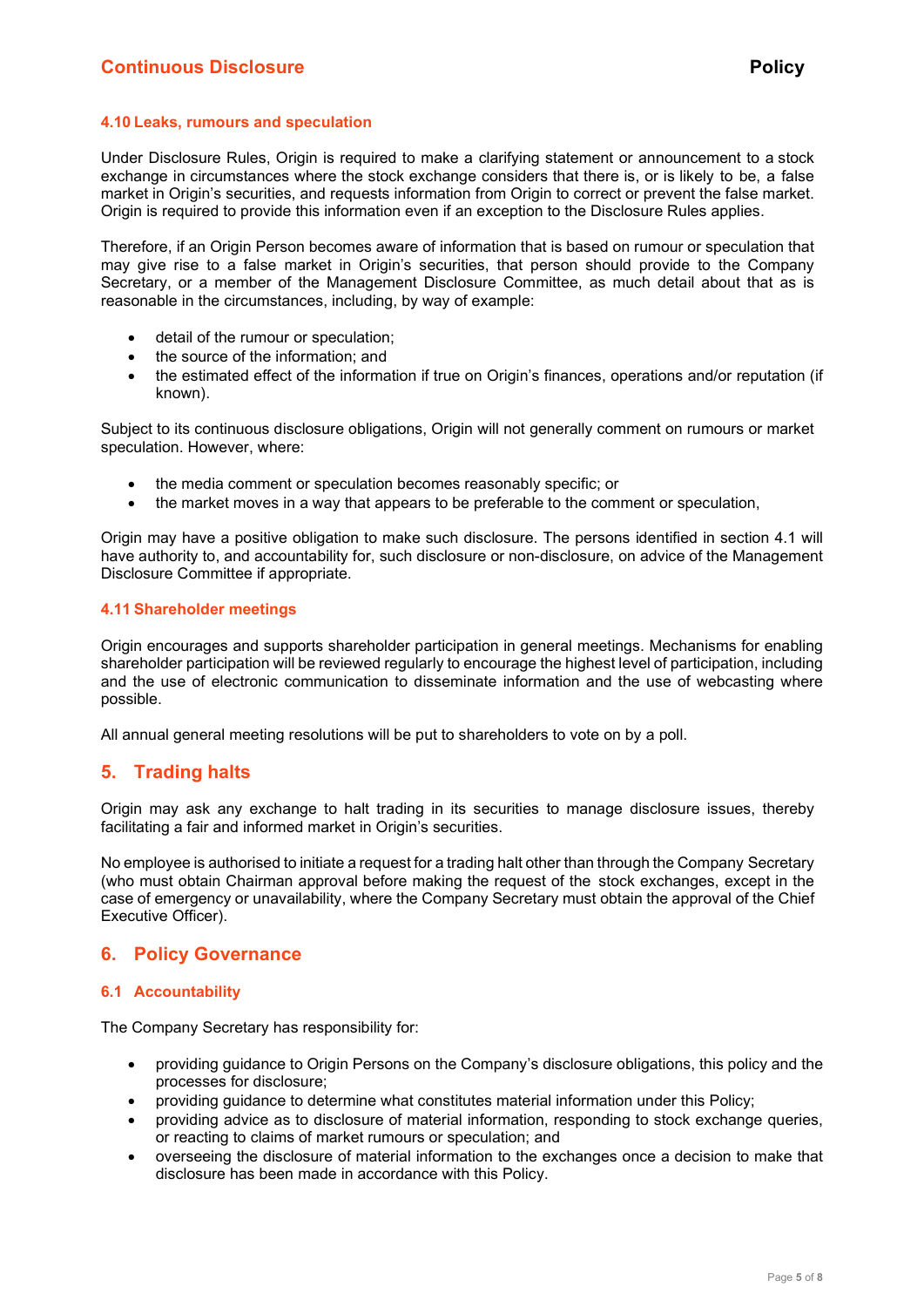The Company Secretary is responsible for communication with the stock exchanges, including in relation to relevant Listing Rule matters.

The Head of Legal, Corporate has responsibility for convening the Management Disclosure Committee and administering its processes.

The following Origin Persons may have heightened accountability for ensuring that material information is communicated to the Company Secretary, or a member of the Management Disclosure Committee under this Policy:

- all Directors of Origin and its subsidiaries;
- all members of the Executive Leadership Team and their direct reports;
- the General Manager, Capital Markets and his/her team;
- all General Managers and major project managers of Origin and its subsidiaries;
- any persons appointed by Origin or a subsidiary as representatives of the management committees of any joint venture companies, operations or arrangements to which Origin or a subsidiary is a party; and
- such other employees or groups of employees that may be nominated as having this accountability from time to time.

#### 6.2 Compliance

Any breach of this Policy will be regarded as serious misconduct and may result in dismissal. Breach of continuous disclosure laws may also expose an individual to civil or criminal legal liability and could result in significant penalties.

#### 6.3 Access to this Policy

This Policy will be made available on Origin's website www.originenergy.com.au.

Origin Persons will be made aware of the application of this Policy through mandatory Code of Conduct training.

#### 6.4 Reporting and Review

The Board or a Board Committee will be informed of any material breaches of this Policy.

This Policy will be monitored and reviewed at least every two years so that it remains effective and appropriate for Origin's circumstances.

#### Approved by the Board February 2021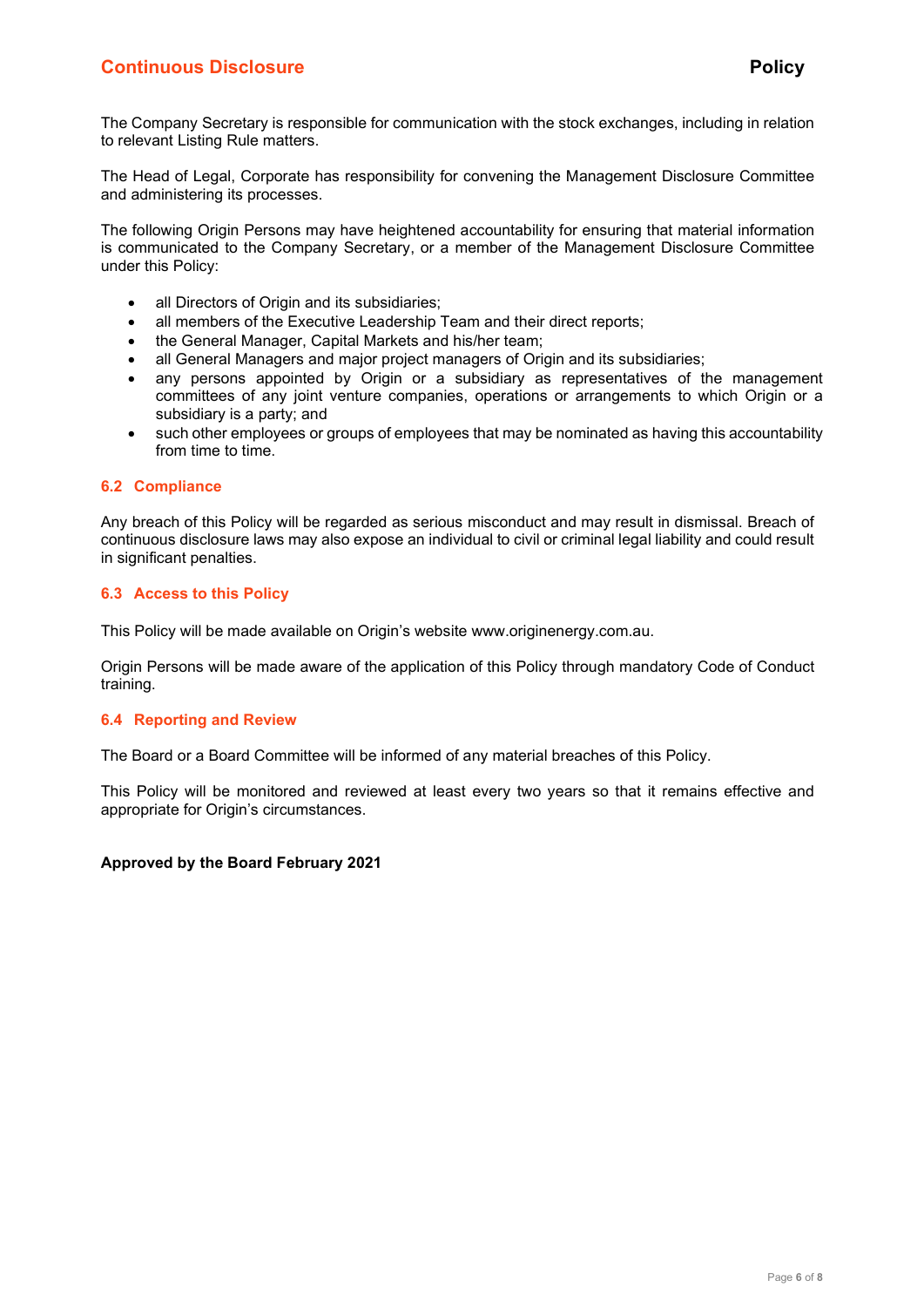## ANNEXURE A – MATERIALITY GUIDELINES AND KEY TERMS

Origin must disclosure any information that a reasonable person would expect to have a material effect on the price or value of securities issued by Origin.

#### 1 Material information

"Material information" means any information which a reasonable person would expect to have a material effect on the price or value of Origin's securities. The Corporations Act says that a reasonable person would be taken to expect information to have a material effect on the price or value of securities if the information would, or would be likely to, influence persons who commonly invest in securities in deciding whether or not to subscribe for, or buy or sell, the securities.

Set out below is an indicative list of matters that may give rise to an obligation to make disclosure to the market. This list is not exhaustive, any information which may be material must be notified to the Company Secretary or a member of the Management Disclosure Committee. The Management Disclosure Committee will determine whether disclosure is required.

Matters which may require disclosure, if material, include:

- a transaction that will lead to a significant change in the nature or scale of the entity's activities;
- a material mineral or hydro-carbon discovery;
- a material acquisition or disposal;
- the granting or withdrawal of a material licence;
- the entry into, variation or termination of a material agreement;
- becoming a plaintiff or defendant in a material law suit;
- the fact that the entity's earnings will be materially different from market expectations;
- the appointment of a liquidator, administrator or receiver;
- the commission of an event of default under, or other event entitling a financier to terminate, a material financing facility;
- under subscriptions or over subscriptions to an issue of securities;
- giving or receiving a notice of intention to make a takeover;
- the impact of new and expected legislation; and
- any rating applied by a rating agency to an entity or its securities and any change to such a rating.

#### 2 Key terms

#### 2.1 Material effect

A reasonable person is taken to expect information to have a material effect on the price or value of securities if it would, or would be likely to, influence persons who commonly invest in securities in deciding whether or not to subscribe for or buy or sell the securities.

In forming a view as to whether a reasonable person would consider information to be material, previous disclosure to the market should be considered, for example, previously released profit expectations, commentary on likely results, or detailed business plans or strategies to the market.

#### 2.2 Information that is generally available

The disclosure obligation does not generally apply where the information is generated externally to the company or is generally available. However, the impact of information that is generally available on Origin (for example, the impact of a change in electricity tariffs) may be such that it is likely to have a material effect on the price or value of Origin's securities. If the generally available or external information is likely to have a material impact on Origin, the disclosure obligation will apply and the impact or effect must be disclosed.